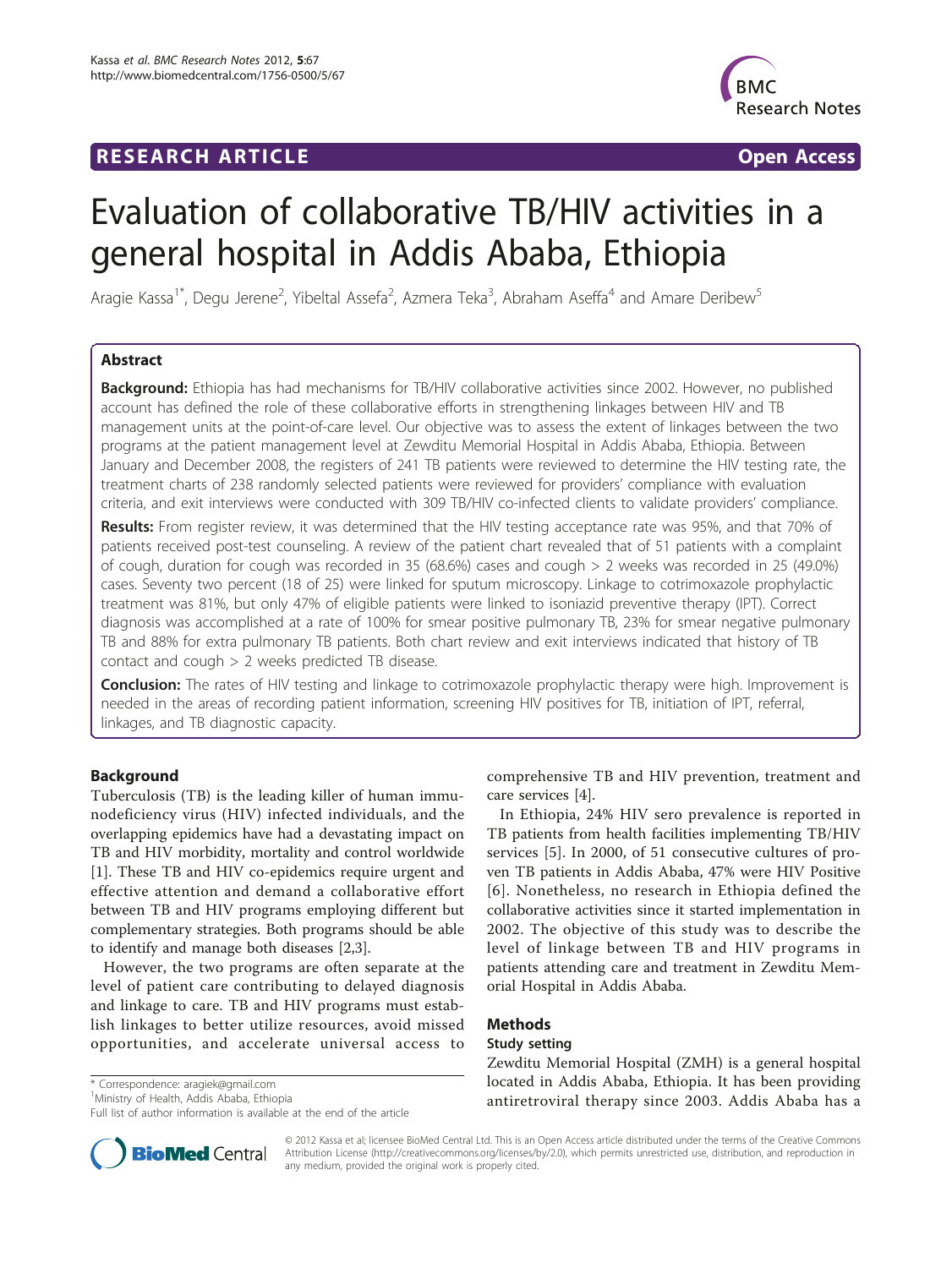projected population of 3 million, and is divided in to 10 administrative sub cities and 99 localities [[7,8\]](#page-5-0).

As a standard of care, the Ethiopian national guidelines for TB/HIV collaboration advised offering HIV testing to those with cough > 2 weeks, provision of IPT to HIV positives screened negative for TB, cotrimoxazole prophylactic therapy (CPT) to co- infected patients, and regular TB screening of clients in HIV care [[5\]](#page-5-0).

## Study design and data collection

This cross-sectional study was conducted between January and December 2008. Three methods were used to evaluate the performance of the TB/HIV collaborative activities: review of registers of TB patients to determine the HIV testing rate, retrospective review of charts of patients coinfected with TB and HIV, and exit interviews. The registers of all the 241 TB patients who visited the clinic between January and December 2008 were reviewed, as well as the charts of 238 randomly selected TB/HIV coinfected patients aged 18 years and above and treated at the ZMH during the specified period. In addition, 309 randomly selected TB/HIV co-infected patients were interviewed during the data collection period.

Information was retrieved from TB and providerinitiated counseling and testing (PICT) registers and from HIV care/anti-retroviral treatment (ART) charts using a data abstraction checklist. Data from registers and charts included information on HIV testing and post test counseling of TB patients, referral to HIV care of HIV positive TB patients, screening of HIV positives for (cough, fever, and night sweating  $> 2$  weeks), weight lost > 3 kg in the past 4 months, and history of TB contact in the past 1 year, sputum microscopy for acid-fast bacilli (AFB), sputum culture, lymph node fine needle aspiration (FNA) test, linkage to IPT and CPT. Structured questionnaire containing standard TB screening criteria(if the client had cough, fever, and night sweats for  $> 2$  weeks, weight loss  $> 3$  kg in the last 4 weeks, and TB contact in the past 1 year) were used for exit interview of clients how they screened for TB. The groups of patients included in the exit interview were those screened for TB in the past 1 year.

The data abstraction checklist and the exit interview questionnaire were adapted from the national TB/HIV guideline [\[5](#page-5-0)], and pretested before being applied for data collection. The questionnaire for exit interview was translated to Amharic (local language) and translated in English to maintain consistency. We used experienced and trained data collectors for all data collections activities.

#### Evaluation criteria

The following indicators adapted from World Health Organization (WHO) guidelines were used to evaluate the level of linkage implemented between TB and HIV services: TB patients who are tested for HIV, HIV positive clients given IPT, co infected patients put on CPT, proportion of patients with cough > 2 weeks duration and sputum for AFB is ordered, proportions of TB suspect patients diagnosed correctly for TB [\[5,9](#page-5-0)].

TB screening of HIV positives included asking questions based on a combination of symptoms of the five TB screening criteria indicated in the national protocol. The screening checklist included cough, fever, night sweats (> 2 weeks), weight loss > 3 kg in the last 4 weeks, and history of TB contact in the past 1 year. If the client said yes for cough > 2 weeks or if no to cough > 2 weeks but yes to two or more of the other questions the patient was further evaluated [\[5](#page-5-0)].

Diagnosis of TB in HIV positive patients was based on the national TB/HIV guidelines. Pulmonary TB (PTB) diagnosis was established if at least one sputum smearpositive for AFB was detected. The algorithm for smear negative PTB diagnosis required at least 2 slides negative for sputum AFB, no response to broad spectrum antibiotic for 10-14 days, and radiographic abnormalities consistent with active TB; or, at least 2 slides negative for sputum AFB plus sputum culture positive for M. tuberculosis. Extra pulmonary TB (EPTB) diagnosis was based on FNA suggestive of, or consistent with, active extra pulmonary TB, one specimen from an extra pulmonary site culture positive for M.tuberculosis, or smear positive for AFB with the clinician's decision to treat the patient with a full course of anti-tuberculosis treatment.

#### Statistical analysis

Quantitative data was sorted, cleaned, and coded after double data entry using the EPI-Info version 3.3.2 data entry program. Analysis was conducted with SPSS 16.0 (SPSS inc. Chicago, 2007). Quantitative data was analyzed by calculating percentage of indicators using descriptive statistics. Percentages were used for comparison. We used both bivariate and multivariate analysis to estimate demographic characteristics and TB screening criteria for specific outcome variables in the program. We determined the level of significance at  $P < 0.05$ .

#### Ethical review

The study was approved by the ethics committee of Addis Ababa Regional Health Bureau. The purpose of exit interview was described and participation was fully voluntary and all study subjects gave verbal consent. Interview was done privately and data captured from various sources were kept confidentially.

## Results

#### HIV testing among TB patients

The mean age of registered TB patients was 30.2 years [range 18-80 years; standard deviation (SD) 12.9]. Of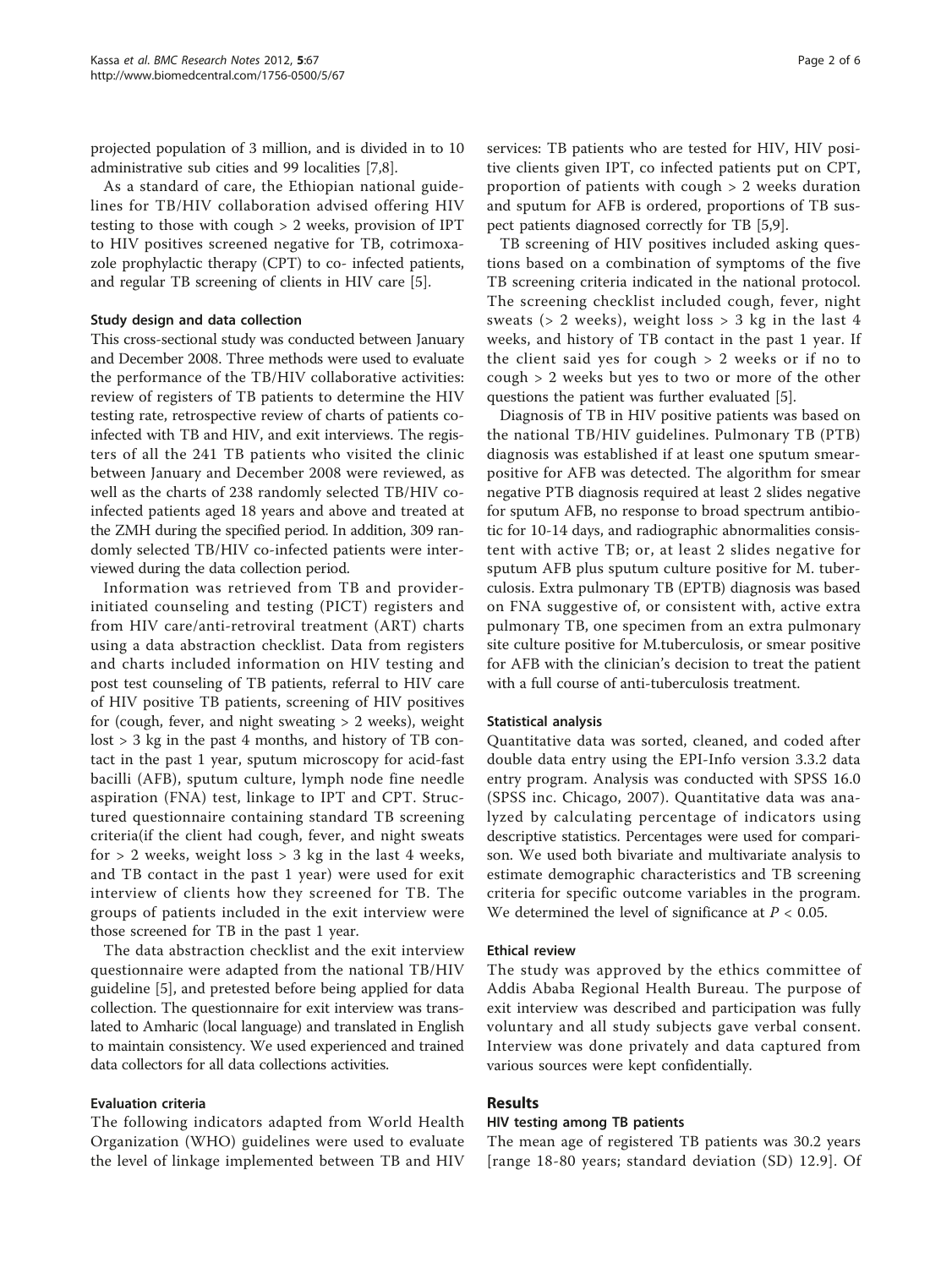241 TB patients, 95% were tested for HIV. About 86% (68/79) of those tested positive received post-test counseling, 6% did not receive post-test counseling, and in about 8% the status of post-test counseling was missing (Table 1).

#### Medical chart reviews for provider compliance

Mean age of patients whose charts were reviewed was 34.6 years (range 18-60; SD 8.1). With respect to educational attainment, 42.8% had completed primary school and 57.1% had completed secondary and above. About 46.2% were unemployed.

From 106 patients on ART and 132 patients on pre-ART category included in the study, 44(41.5%) and 89 (67.4%) of patients were diagnosed for any form of TB respectively. Two hundred and four (85.7%) patients were asked for a history of cough. Fifty-one patients (25.0%) had complaint of cough and duration of cough was recorded for 35(68.6%). Cough lasting > 2 weeks was recorded for 25(49.0%) of patients and 18(72.0%)

Table 1 Baseline characteristics of the study participants in Zewditu Memorial Hospital, Dec 2008

| <b>Characteristics</b>                                  |                    | <b>Number</b><br>(%) |
|---------------------------------------------------------|--------------------|----------------------|
| Gender                                                  |                    |                      |
|                                                         | Female             | 125(51.9)            |
|                                                         | Male               | 116(48.1)            |
| Age                                                     |                    |                      |
|                                                         | 18-30              | 156(64.7)            |
|                                                         | $31 - 45$          | 59(24.5)             |
|                                                         | 46-80              | 26(10.8)             |
| TB patients offered HIV testing                         |                    |                      |
|                                                         | Yes                | 230(95.4)            |
|                                                         | No                 | 11(4.6)              |
| HIV test result                                         |                    |                      |
|                                                         | Positive           | 79(34.3)             |
|                                                         | Negative           | 123(53.5)            |
|                                                         | Not<br>indicated   | 28(12.2)             |
| Post test counseling for those tested for<br><b>HIV</b> |                    |                      |
|                                                         | Yes                | 162(70.4)            |
|                                                         | No                 | 23(10.0)             |
|                                                         | Not<br>indicated   | 45(19.6)             |
| Referred sero-positives for HIV care                    |                    |                      |
|                                                         | Within<br>facility | 25(31.6)             |
|                                                         | Other facility     | 30(38.0)             |
|                                                         | Not<br>indicated   | 24(30.4)             |

were linked for investigation of sputum for AFB. The rate of sputum AFB positive for cough lasting > 2 weeks was 29.6% with at least one slide positive for AFB. Of all the charts with diagnosis of TB, 27(11.3%) were diagnosed for PTB, 65 (27.3%) smear negative PTB, and 41 (17.2%) were diagnosed for EPTB (Figure [1](#page-3-0)).

By chart review, one hundred and sixty three patients were symptom screen positive for fever and history of TB contact during the past year. Among these, 4(2.5%), 65 (39.9%), and 94(53.3), were not linked for radiographic examination, sputum test for AFB, and physical examination for further evaluation, respectively. For 171 patients who said "yes" for history of night sweating and TB contact at the same time, 4(2.3%), 70(40.9%), and 97 (56.7%) were not linked to radiographic examination, sputum test for AFB, and physical examination for additional evaluation of tuberculosis, respectively. About 14.3% of patients included in the chart review were not screened for history of TB contact in the past year.

Correct diagnosis was done at the rate of 100% for smear positive PTB, 23% for smear negative PTB and 87.8% for EPTB patients. In multivariate analysis history of TB contact in the past 1 year (96.3% for smear positive PTB, 90.8% for smear negative PTB and 92.7% for EPTB) and cough > 2 weeks were predictors of TB disease (Table [2](#page-4-0)).

## Findings from the exit interview

A total of 309 respondents participated in the exit interview. The mean age of the participants was 34 years (range 18-55; SD = 6.4); 77.7% were aged < 39 years; and 57% were females. 63.8% of respondents were secondary and above level of education and 30.4% of them were unemployed. Over a half (52.1%) of the respondents were co-infected with TB in the past 3 years after they knew their HIV sero status of which 103(64.0%) were taking CPT. Out of 162 co-infected patients 99 (61%) have a history of TB contact in the past 1 year. From the multivariate analysis, history of TB contact in the past year was a major predictor of TB disease (Table [3](#page-4-0)). About 46.6% of interview participants were not screened for history of TB contact in the past year.

## **Discussion**

This study uncovered high rates of HIV testing and linkage to CPT among TB patients. This can likely be attributed to the scaled up of PICT implementation in the study setting and show commendable progress [\[10](#page-5-0)]. However, the low IPT uptake, incompleteness of TB and PICT registers, and inadequate TB diagnostic capacity need more attention.

Although cough and history of TB contact in the past year were found to be a major predictors for symptom screening of tuberculosis in chart review (Table [2\)](#page-4-0) and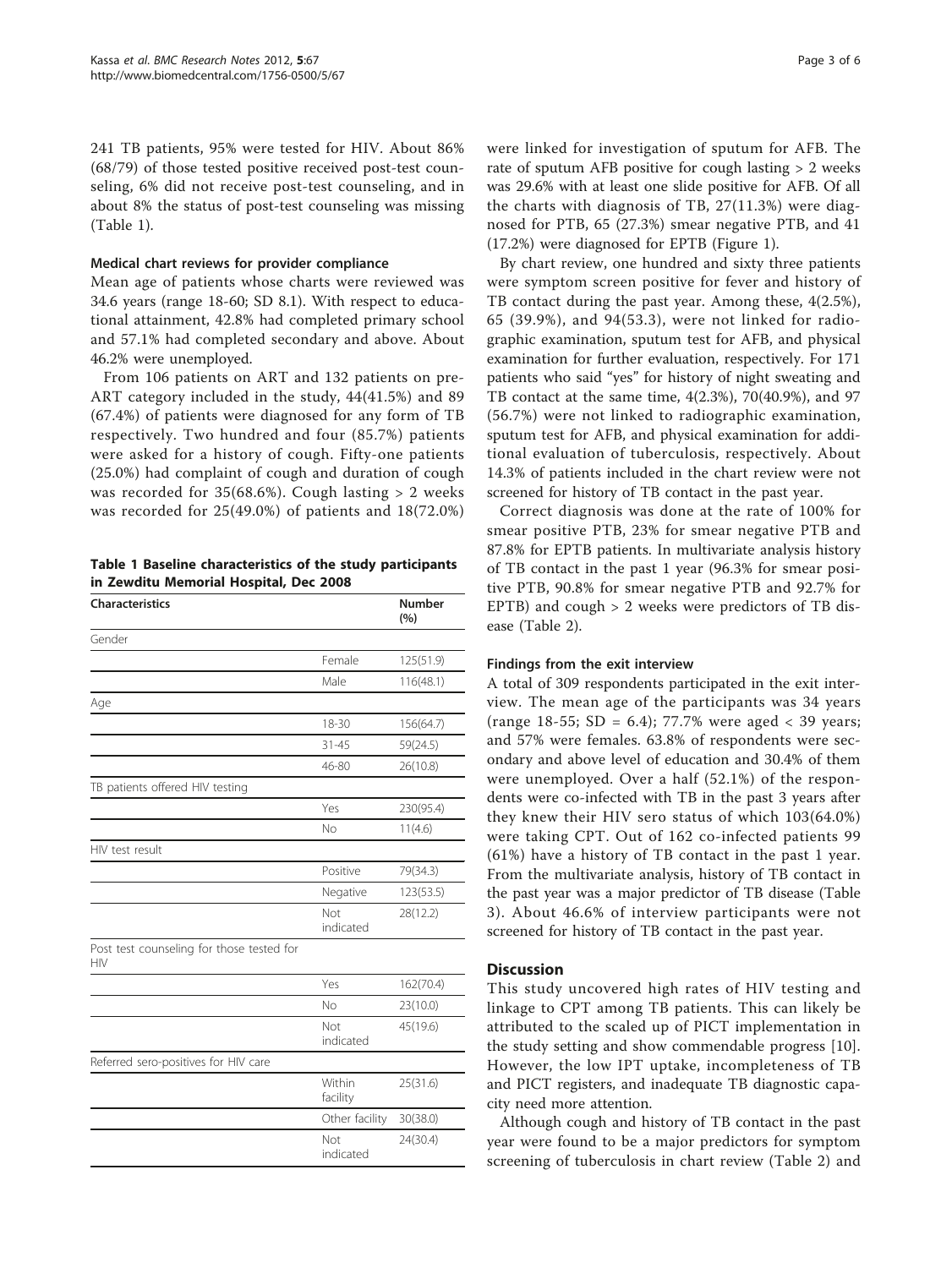<span id="page-3-0"></span>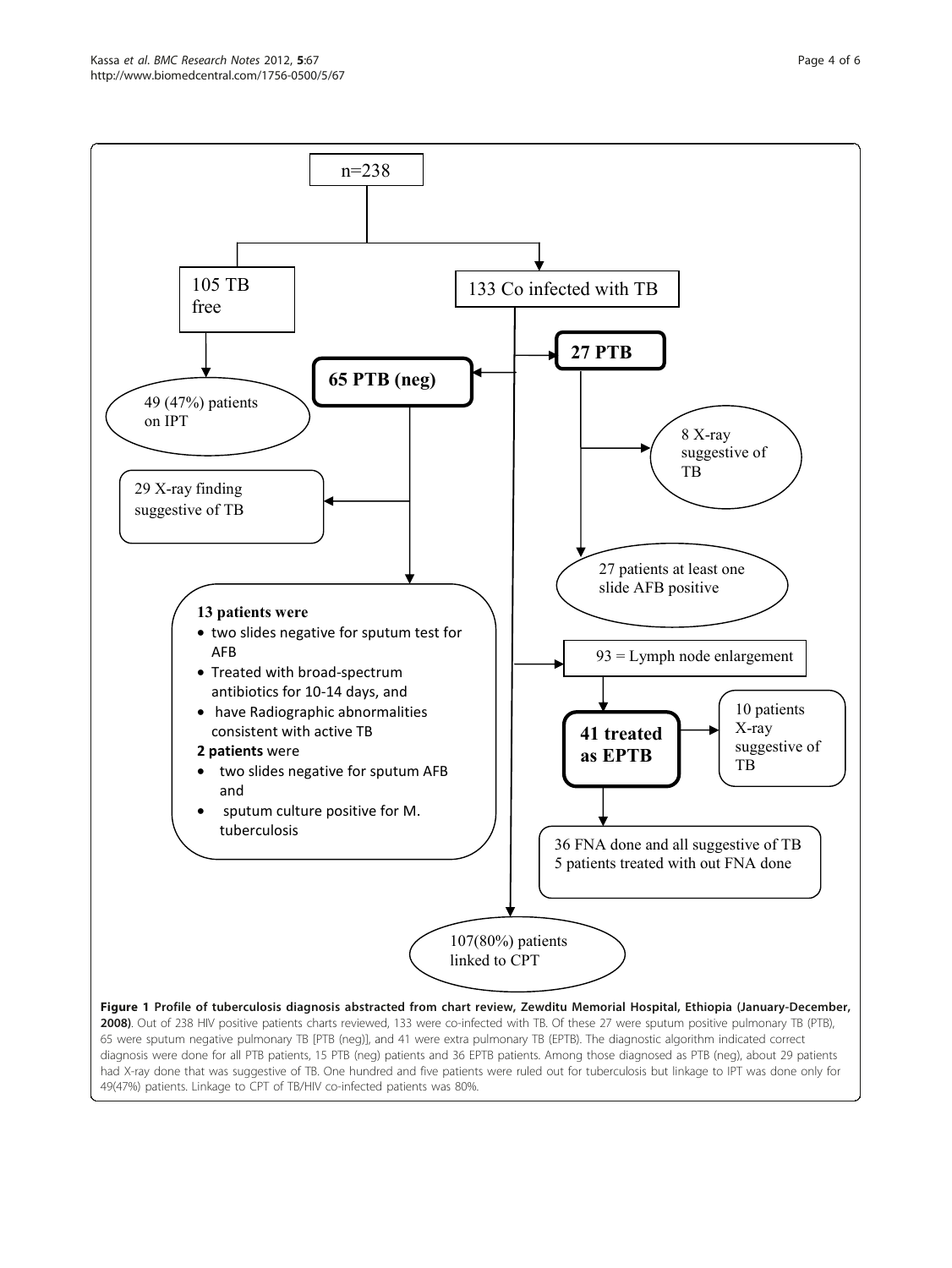| Predictor variable    | Category        | Crude OR                | $P$ -value* | <b>Adjusted OR</b>      | P-value |
|-----------------------|-----------------|-------------------------|-------------|-------------------------|---------|
| Age                   | 18-34           | Referent                | 0.31        | Referent                |         |
|                       | $\geq 35$       | 1.27<br>$(0.76 - 2.11)$ |             | 1.22<br>$(0.71 - 2.07)$ | 0.47    |
| Occupation            | Unemployed      | Referent                |             | Referent                |         |
|                       | Employed        | 0.96<br>$(0.74 - 1.26)$ | 0.86        | 0.82<br>$(0.48 - 1.42)$ | 0.32    |
| Education             | No education    | Referent                |             | Referent                |         |
|                       | Primary & above | 0.77<br>$(0.48 - 1.31)$ | 0.26        | 1.62<br>$(0.63 - 4.17)$ | 0.32    |
| History of TB contact | No              | Referent                |             | Referent                |         |
|                       | Yes             | 3.06<br>$(1.36 - 6.89)$ | 0.007       | 2.81<br>$(1.22 - 6.45)$ | 0.02    |
| Cough $> 2$ weeks     | <b>No</b>       | Referent                |             | Referent                |         |
|                       | Yes             | 3.79<br>$(1.46 - 9.86)$ | 0.006       | 3.77<br>$(1.44 - 9.87)$ | 0.01    |

<span id="page-4-0"></span>Table 2 Potential predictors of TB infection for chart review, Zewditu Memorial Hospital, Dec 2008.

\*Level of significance at  $p < 0.05$ 

in exit interviews (Table 3) respectively, both predictors were not consistently used as TB screening criteria. Poor adherence to the national guidelines in treating smear negative PTB was discovered, with less than one quarter of patients being diagnosed correctly. The same was true for EPTB patients.

The World Health Organization (WHO) recommends routine offering of HIV testing and CPT to all HIV patients co-infected with TB. CPT is recommended to all HIV positives co-infected with TB [[3\]](#page-5-0). In a setting with significant challenges HIV testing and CPT rates of 95 and 81% respectively concurs with these global recommendations. Also, the HIV testing rate supersedes that reported by neighboring Kenya [\[11](#page-5-0)]. The CPT

Table 3 Analysis of TB contact as potential predictor to TB disease for exit interview of PLHIV, Zewditu Memorial Hospital, Dec 2008.

| Predictor<br>variable | Category           | Crude<br>OR             | Р-<br>value* | Adjusted<br><b>OR</b>    | р.<br>value |
|-----------------------|--------------------|-------------------------|--------------|--------------------------|-------------|
| TB contact            | No                 | Referent                |              | Referent                 |             |
|                       | Yes                | 1.93<br>$(1.23 - 3.03)$ | 0.004        | 2.76<br>$(1.22 - 6.39)$  | 0.006       |
| Age                   | 18-34              | Referent                |              | Referent                 |             |
|                       | $\geq 35$          | 0.94<br>$(0.42 - 1.55)$ | 0.81         | 1.04<br>$(0.63 - 1.71)$  | 0.87        |
| Occupation            | Unemployed         | Referent                |              | Referent                 |             |
|                       | Employed           | 0.89<br>$(0.46 - 1.72)$ | 0.61         | 1.095<br>$(0.68 - 1.75)$ | 0.71        |
| Education             | No<br>education    | Referent                |              | Referent                 |             |
|                       | Primary &<br>above | 0.76<br>$(0.35 - 1.66)$ | 0.492        | 1.13<br>$(0.50 - 2.51)$  | 0.77        |

\* Level of significance at  $p < 0.05$ 

Uptake in our study setting exceeds that documented in Uganda [\[12](#page-5-0)].

In concurrence with global reports (WHO 2010 report), the IPT uptake rate was low [[13\]](#page-5-0). Although the guidelines recommend IPT as part of the standard care for HIV patients without active TB, low uptake continues to be challenge. This is not unique to Ethiopia. Fear of isoniazid (INH) resistance, failure to exclude active TB, poor adherence, shortage of supplies, and provider attitudes appear to impede its scaled up implementation [[14\]](#page-5-0). This highlights the need to continue to advocate for improved delivery of IPT. More simplified guidelines are now available to guide its strengthened implementation [\[15](#page-5-0)]. Additional observed weaknesses of the program such as failure to utilize symptom screening, poor adherence to national guidelines with regard to treating smear negative PTB and EPTB can be addressed through continuous education and mentoring of health care providers.

Culture for Mycobacterium tuberculosis increases the likelihood of diagnosis [[16\]](#page-5-0). Nonetheless, due to costs of sputum culture and FNA the proportion of patients benefited from both tests was very low. About 56.5% people living with HIV included in the study were unemployed and hence unable to make payments for the indicated laboratory investigations. A recent prospective study evaluating the prevalence of active TB in HIV infected patients with a CD4 cell count of > 200 cells/μl reported that 29% of those with culture- confirmed pulmonary TB had normal radiography and clinical examination [[17](#page-5-0)].

It appears that payments related with sputum culture and FNA impede compliance with the national protocol and the TB/HIV linkage activities in the study setting. Exempting patients from payments associated with these